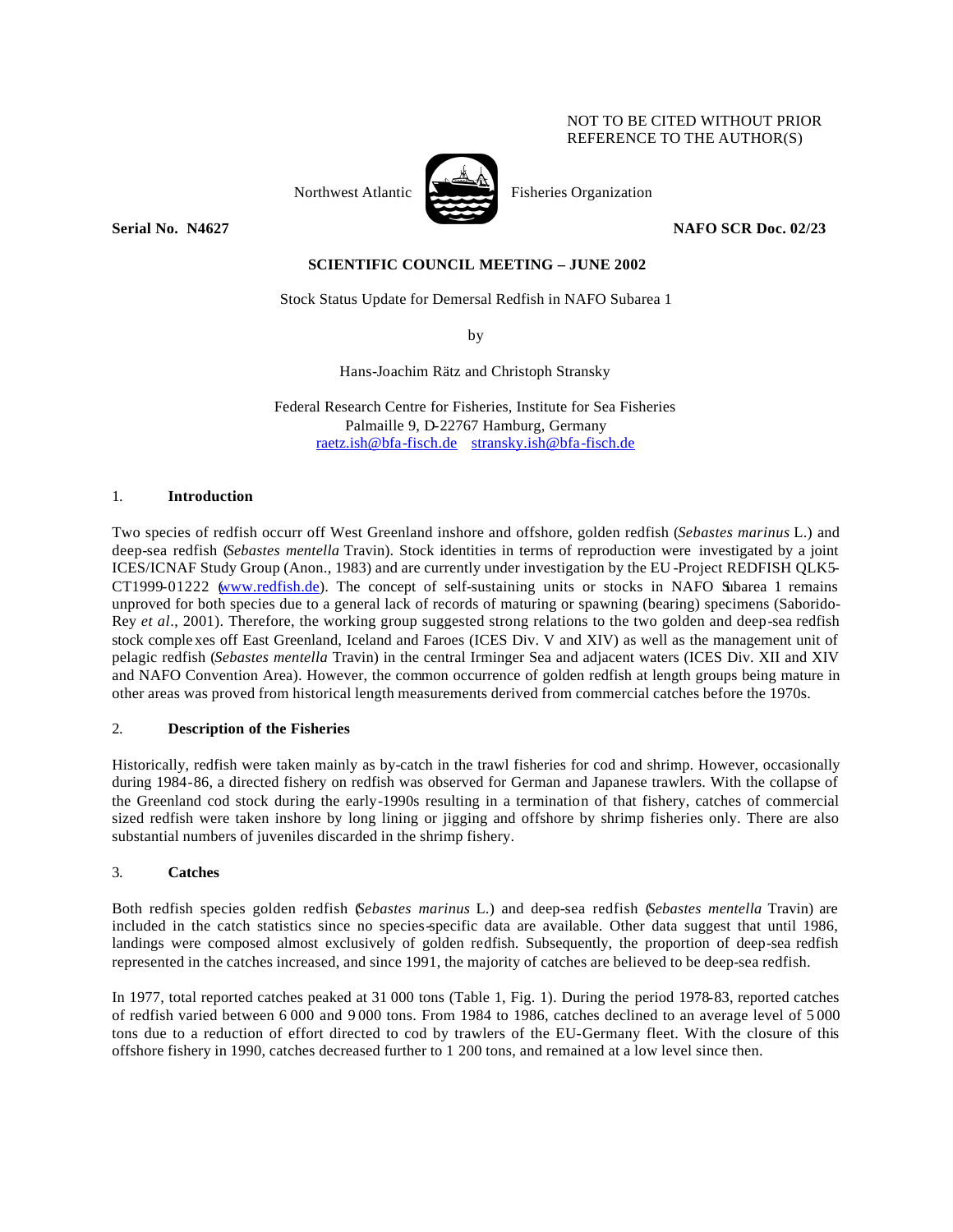Recent and historical catch figures do not include the weight of substantial numbers of small redfish discarded by the trawl fisheries directed to shrimp. With the mandatory use of sorting grids to avoid by-catch of fish in the shrimp fishery since October 2000, the unknown by-catch of redfish should be substantially reduced.

## 4. **Assessment**

Due to a lack of adequate commercial data no analytical assessment could be formulated. Therefore, the assessment was based on survey indices.

## 4.1. **Input Data**

# 4.1.1. **Commercial fishery data**

No data on CPUE were available. Information on historical length composition was derived from sampling of EU-German commercial catches of golden redfish during 1962-90 covering fresh fish landings as well as catches taken by freezer trawlers (Fig. 2). 118 samples were quarterly aggregated and mean length was calculated. These data revealed significant size reductions of fis h caught from 45 to 35 cm, with the biggest reductions occurring during the 1970s. There are no data available to estimate the size composition of historical catches of deep-sea redfish.

There was no information available for 2001.

# 4.1.2. **Research survey data**

*EU-German groundfish survey*. Annual abundance and biomass indices were derived from stratified-random bottom trawl surveys commencing in 1982. These surveys covered the areas from the 3-mile limit to the 400 m isobath of Div. 1B to 1F and were primarily designed for cod as target species (Rätz *et al*., 2002). Therefore, the high variation of the estimates for redfish could have been caused as a result of the incomplete survey coverage in terms of depth range and pelagic occurrence of redfish. Nonetheless, the survey results indicated that the biomass estimates of golden redfish (≥17 cm) decreased by more than 90 % until 1990 and remained at that low level since then (Fig. 3). Estimates for deep-sea redfish (≥17 cm) varied without a clear trend but have frequently been very low since 1989 (Fig. 4). However, the 1997, 2000 and 2001 estimates indicated a significant biomass increase due to recruitment, which was not apparent in the preceding years. Unspecified redfish <17 cm were found to be very abundant, especially in 1986, 1991, and 1996-98 (Fig. 5). However, the most recent estimate for 2001 is among the lowest observed since 1982. Reappearing peaks at 6, 10-12 and 15-16 cm might indicate annual growth increments and represent the age groups 0, 1 and 2 years.

*Greenland-Japan and Greenland groundfish surveys*. During 1987-95, cooperative trawl surveys directed to Greenland halibut and roundnose grenadier have been conducted on the continental slope in Div. 1A-1D at depths between 400 and 1 500 m. This deep-water survey was discontinued in 1996 but conducted again since 1997 by Greenland with another vessel and changed gear (Jørgensen, 2002). Deep-sea redfish were mainly caught at depths less than 800 m. There is no biomass estimate available for 2000 due to bad weather conditions, which severely hampered the realisation of the survey. Despite the technical changes, the increase in stock abundance and biomass from the lowest level since 1995 is consistent with other survey information (Fig. 4). Length measurements revealed that immature individuals <30 cm presently dominate the size composition of the stock.

*Greenland groundfish/shrimp survey*. Since 1988, a shrimp survey was conducted by Greenland covering the Div. 1A to 1F down to 600 m depth (Engelstoft and Jørgensen, 2002). Due to changes in survey strategy and sampling of fish, determinations of abundance and biomass indices and length composition were considered comparable since 1992. Redfish was found to be most abundant in the northern Div. 1B. Abundance and biomass indices varied without a clear trend but indicated juvenile redfish to be very abundant, especially in 1994 and 1997 (Fig. 5). Since 1998, the survey indicated a very low abundance of small redfish in agreement with other survey information. During the entire survey series, catches were composed almost exclusively of juveniles being smaller than 15 cm.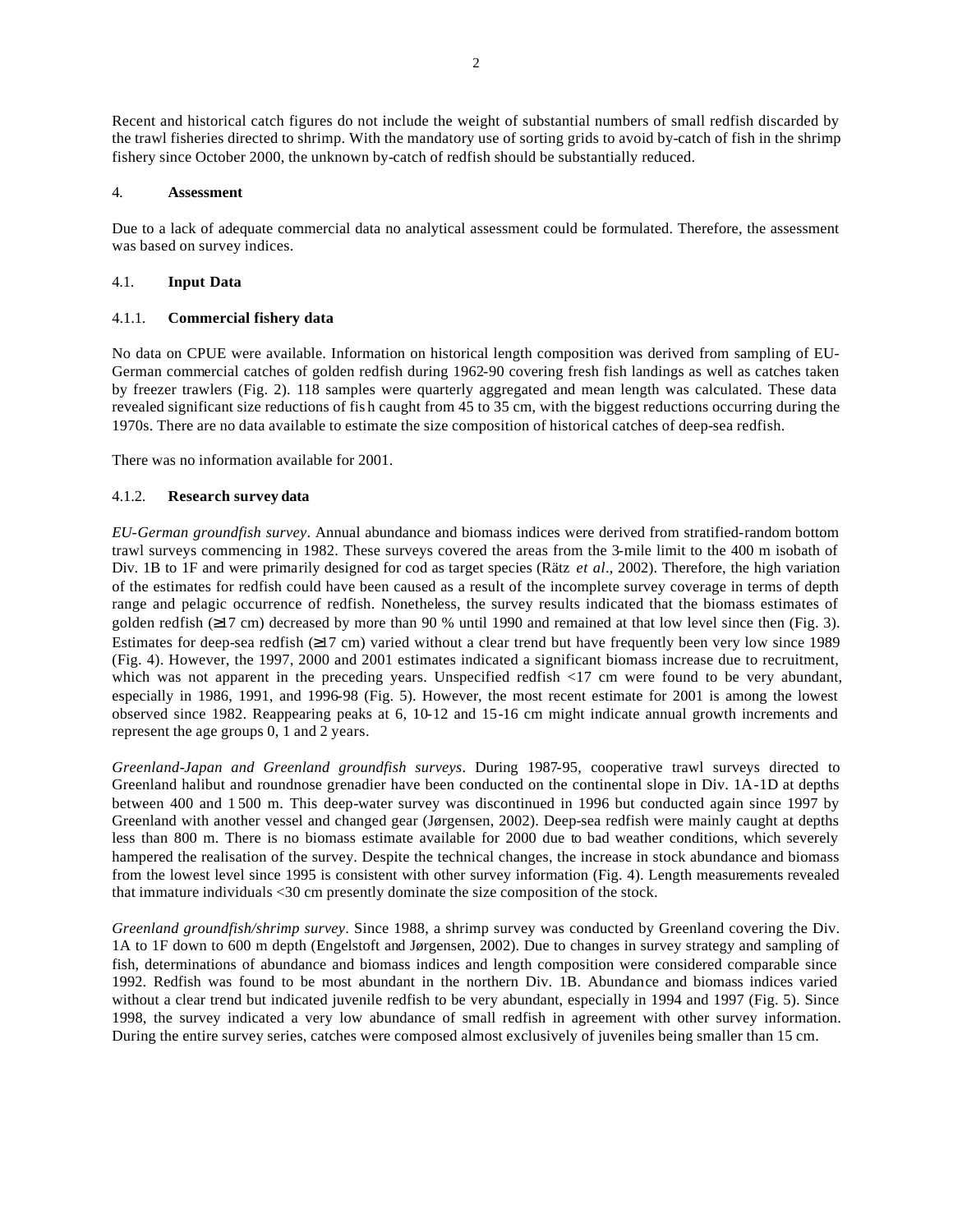#### 4.2. **Estimation of parameters**

The golden redfish spawning stock biomass was assessed assuming knife edge maturity at 35 cm as observed in East Greenland applied to the length disaggregated abundance indices derived from the EU-German groundfish survey. The length groups 17-20 cm were chosen as recruitment indices at age 5. SSB and recruitment indices decreased drastically from 1982 and have remained significantly below the average level since 1989 (Fig. 6). No basis exists to calculate exploitation rates. There are indications that the probability of future recruitment is reduced at the current low SSB (Fig. 7).

The German survey biomass of fish  $>=$  30 cm and the abundance of length groups 17-20 cm were taken as proxies for deep-sea redfish SSB and recruitment at age 5, respectively. No clear trend can de derived from these estimates but SSB has been extremely low since 1989 (Fig. 8). The recently depleted status of the SSB is confirmed by the lack of adult fish in the Greenland deep-water survey. Recruitment variation is high and the 1997, 2000 and 2001 estimates were above average. No basis exists to calculate exploitation rates. The resulting recruitment-SSB plot is inconclusive.

#### 4.3. **Reference points**

Given the lack of long enough time -series of spawning stock and recruitment data and the uncertainties regarding reproduction and maturation of redfish in this area, the proposals of any limit or buffer reference points for fishing mortality or spawning stock biomass for the stocks of golden and deep-sea redfish stocks in Subarea 1 are impossible. However given the relationship observed for golden redfish between adult biomass and recruitment there appears to be a very high probability of decreased recruitment below biomass index levels of 5000 tons. Recent survey results indicate biomass of golden redfish remains below this level.

#### 4.4. **Management considerations**

In view of dramatic declines in survey biomass indices of golden and deep-sea redfish (=17 cm) to an extremely low level along with significant reduction in fish sizes, it is concluded that the stocks of golden and deep-sea redfish in Subarea 1 remain severely depleted and there are no signs of any short term recovery although pre-recruits (<17 cm) were found to be very abundant until 1998 as indicated in surveys.

Substantial numbers of redfish are caught and discarded by the shrimp fishery, and concern must be expressed about the continuing failure of the juveniles to rebuild the pre-mature and mature stock components. With the mandatory use of sorting grids to avoid by-catch of fish in the shrimp fishery since October 2000, the unknown by-catch of redfish should be substantially reduced.

Considering the depleted SSBs, the recruitment potential of the very abundant early life stages at an age of 0-2 years to the Subarea 1 stocks remains unclear. Recruitment indices for golden redfish have been extremely poor while those for deep-sea redfish indicate some recent increases. Observation in 1986 did not reveal any mature adults. Therefore the relationship between spawning stock and recruitment is unclear in this area.

There should be no directed fishery on dermersal redfish in Subarea 1.

#### **References**

- Anon. 1983. Report on the Joint NAFO/ICES Study Group on Biological Relationships of the West Greenland and Irminger Sea Redfish Stocks. ICES C. M., G:3: 1-11
- Engelstoft, J. J. and O. A. Jørgensen, 2002. Biomass and Abundance of Demersal Fish Stocks off West Greenland Estimated from the Greenland Shrimp Survey, 1988-2001. NAFO SCR Doc. NAFO SCR Doc., announced for the NAFO Scientific Council meeting in June 2002
- Jørgensen, O. A. 2002. Survey for Greenland Halibut in NAFO Divisions 1C-1D, 2001. NAFO SCR Doc., announced for the NAFO Scientific Council meeting in June 2002
- Jørgensen, O. A. and D. M. Carlsson. 1998. An Estimate of By-catch of Fish in the West Greenland Shrimp Fishery Based on Survey Data. NAFO SCR Doc. 98/41, Ser. No. N3030: 1-21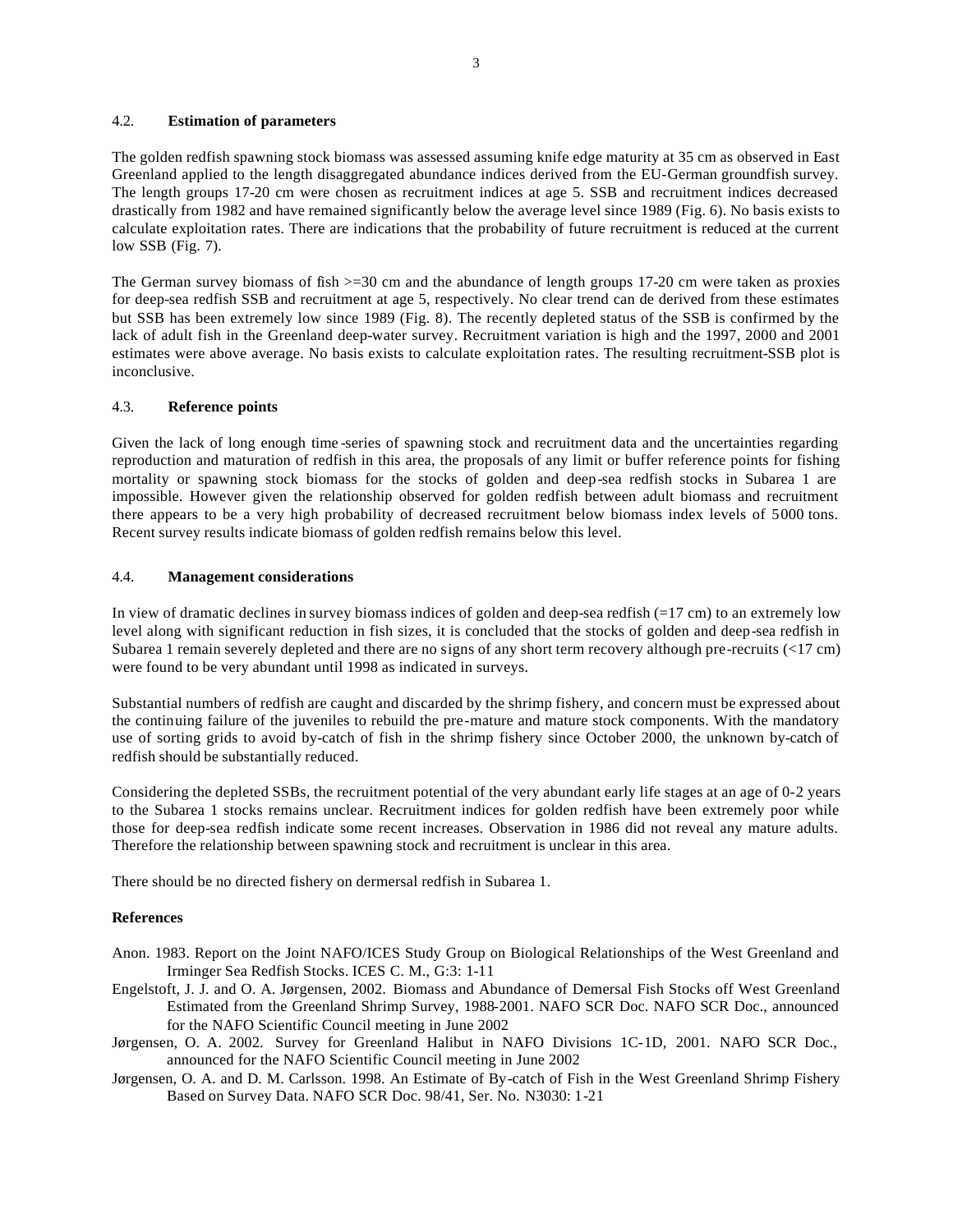Rätz, H.-J., M. Stein and C. Stransky 2002. German Research Report for 2001. NAFO SCS Doc., announced for the NAFO Scientific Council meeting in June 2002

Saborido-Rey, F., D. Garabana and C. Stransky 2001. A Review of the Population Structure and Ecology of Redfish in the Irminger Sea and Adjacent Waters. NAFO SCR Doc. 01/107, Ser. No. N4495: 1-19

Siegstad, H. 2001. Denmark/Greenland Research Report for 2000. NAFO SCS Doc. 01/21, Ser. No. N4412: 1-7

| Year                      | TAC(1000t) | Catch $(1 000 t)$       |
|---------------------------|------------|-------------------------|
| 1965                      |            | 19                      |
| 1966                      |            | 17                      |
| 1967                      |            | 13                      |
| 1968                      |            | 9                       |
| 1969                      |            | 5                       |
| 1970                      |            | 5                       |
| 1971                      |            | $\overline{\mathbf{3}}$ |
| 1972                      |            | $\overline{\mathbf{3}}$ |
| 1973                      |            | $\frac{3}{3}$           |
| 1974                      |            |                         |
| 1975                      |            | 9                       |
| 1976                      |            | 14                      |
| 1977                      |            | 31                      |
| 1978                      |            | 8                       |
| 1979                      |            | 9                       |
| 1980                      |            | 8                       |
| 1981                      |            | 6                       |
| 1982                      |            | 8                       |
| 1983                      |            | 7                       |
| 1984                      |            | 6                       |
| 1985                      |            | $\overline{4}$          |
| 1986                      | 19         | 5                       |
| 1987                      | 19         | $\mathbf{1}$            |
| 1988                      | 19         | $\mathbf{1}$            |
| 1989                      | 19         | 1                       |
| 1990                      | 19         | 0.4                     |
| 1991                      | 19         | 0.3                     |
| 1992                      | 19         | 0.3                     |
| 1993                      | 19         | 0.8                     |
| 1994                      | 19         | 1.0                     |
| 1995                      | 19         | 0.9                     |
| 1996                      | 19         | 0.9                     |
| 1997                      | 19         | 1.0                     |
| 1998<br>1999 <sup>1</sup> | 19<br>19   | 0.9<br>0.1              |
| $2000^2$                  | 19         | 1.4                     |
| $2001^1$                  | 19         |                         |
|                           |            |                         |

Table 1. TAC and annual catches of NAFO Subarea 1 demersal redfish, golden and deep-sea redfish combined (Siegstad, 2001).

<sup>1</sup>) Provisional<br><sup>2</sup>) Includes pelagic catches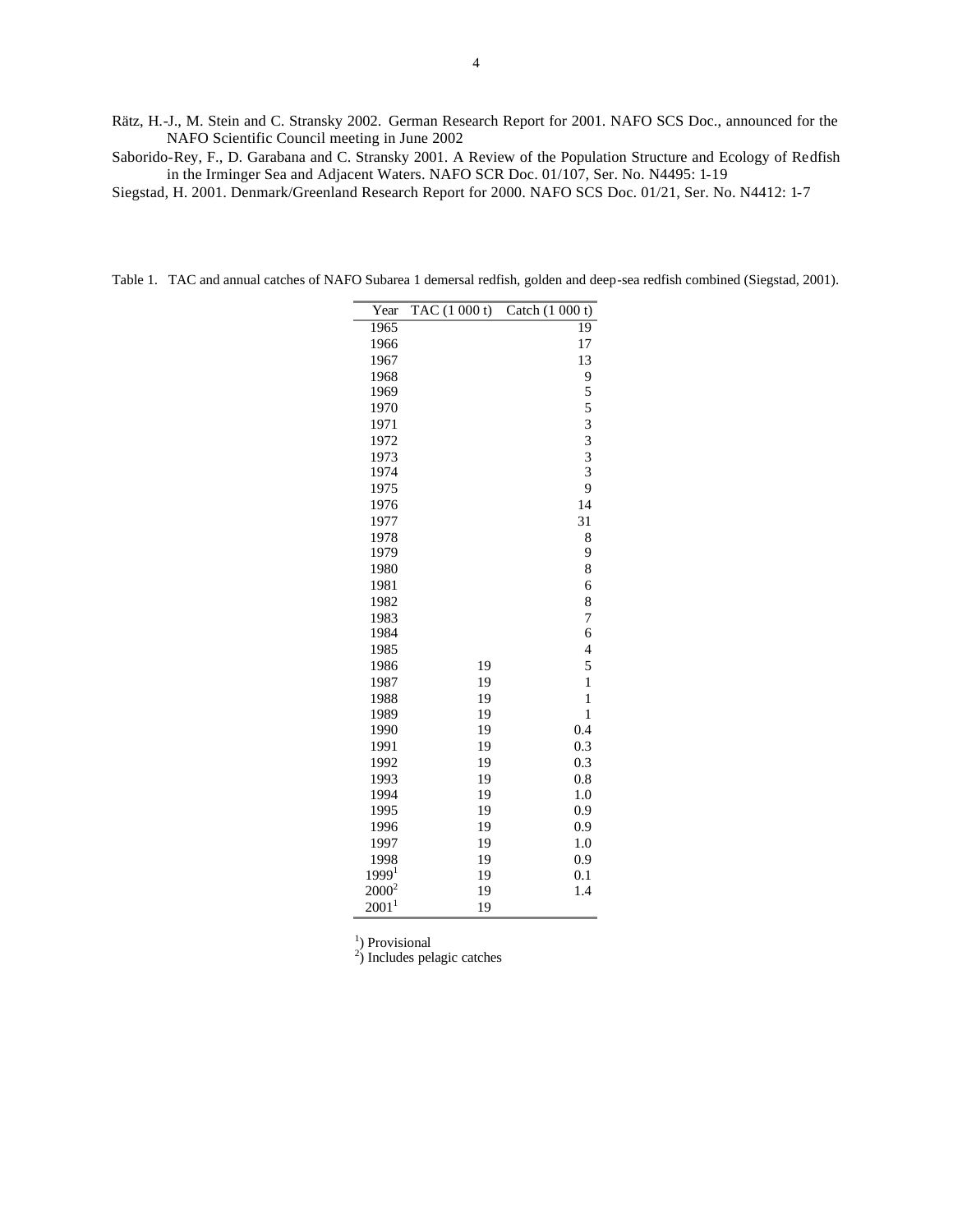

Fig. 1. TAC and catches of redfish in NAFO Subarea 1: both golden and deep-sea redfish combined.



Fig. 2. Mean length ± standard deviation derived from German catches of golden redfish in NAFO Subarea 1, 1962-90.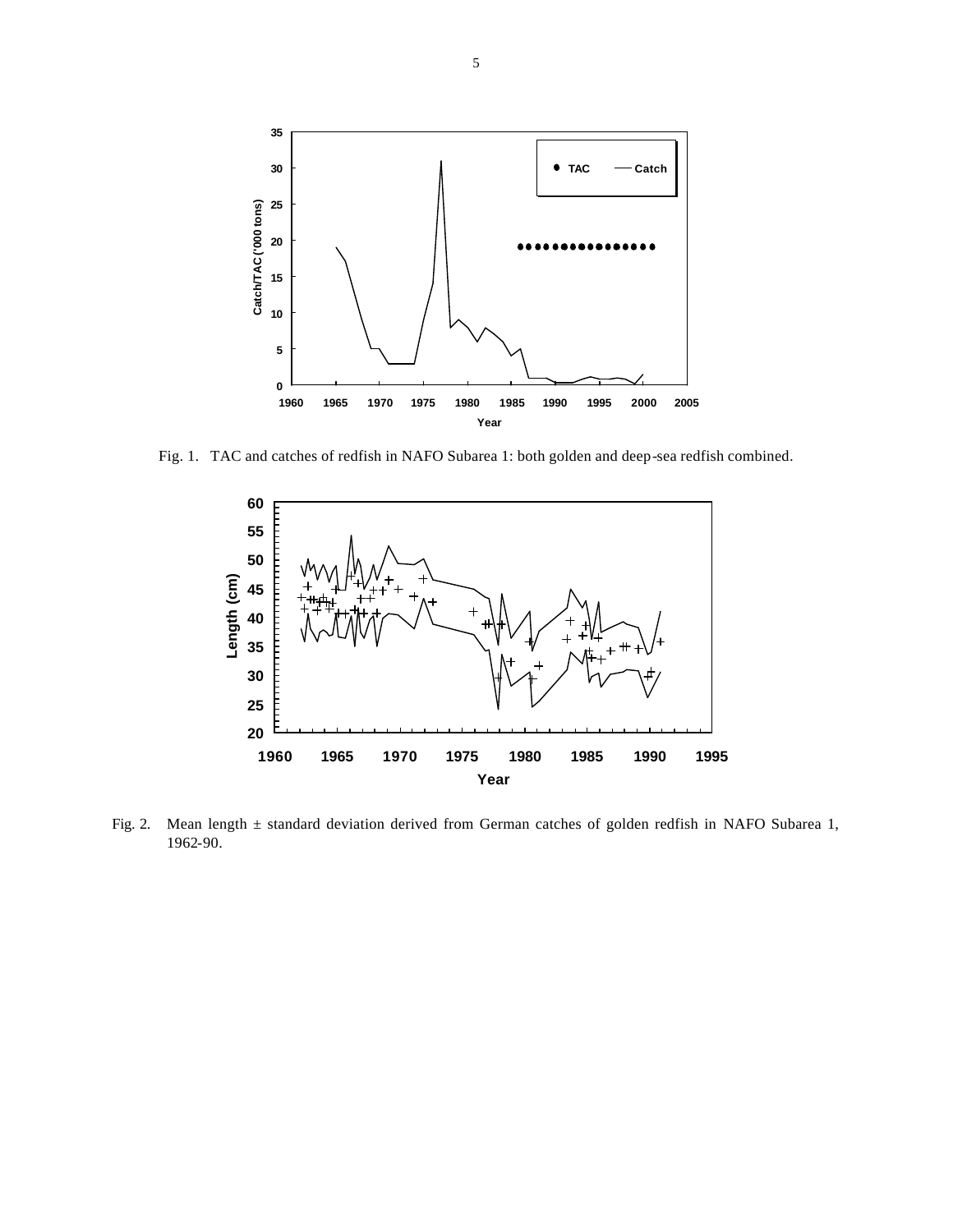

Fig. 3. Survey biomass indices for golden redfish (≥17 cm) in NAFO Subarea 1 derived from the EU-German groundfish survey.



Fig. 4. Survey biomass indices for deep-sea redfish (≥17 cm) in NAFO Subarea 1 derived from the EU -German groundfish survey and from the joint Greenland-Japan survey including the entire length range (since 1997 Greenland only).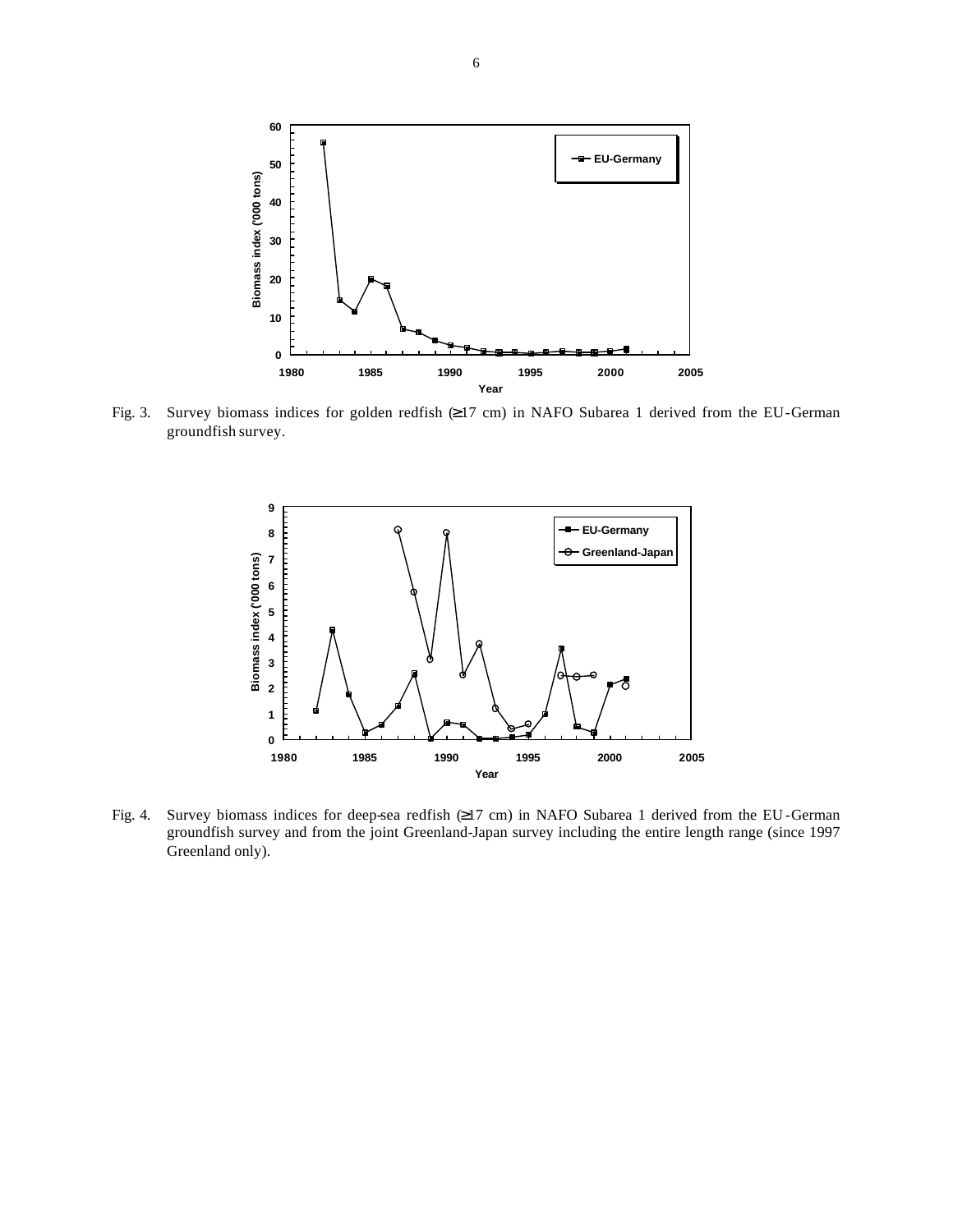

Fig. 5. Abundance indices for juvenile redfish (<17 cm) in Subarea 1: survey abundance indices derived from the EU-German groundfish survey and from the Greenland groundfish/shrimp survey including the entire length range.



Fig. 6. Golden redfish Subarea 1: SSB and recruitment indices as derived from the German groundfish survey in the given years.